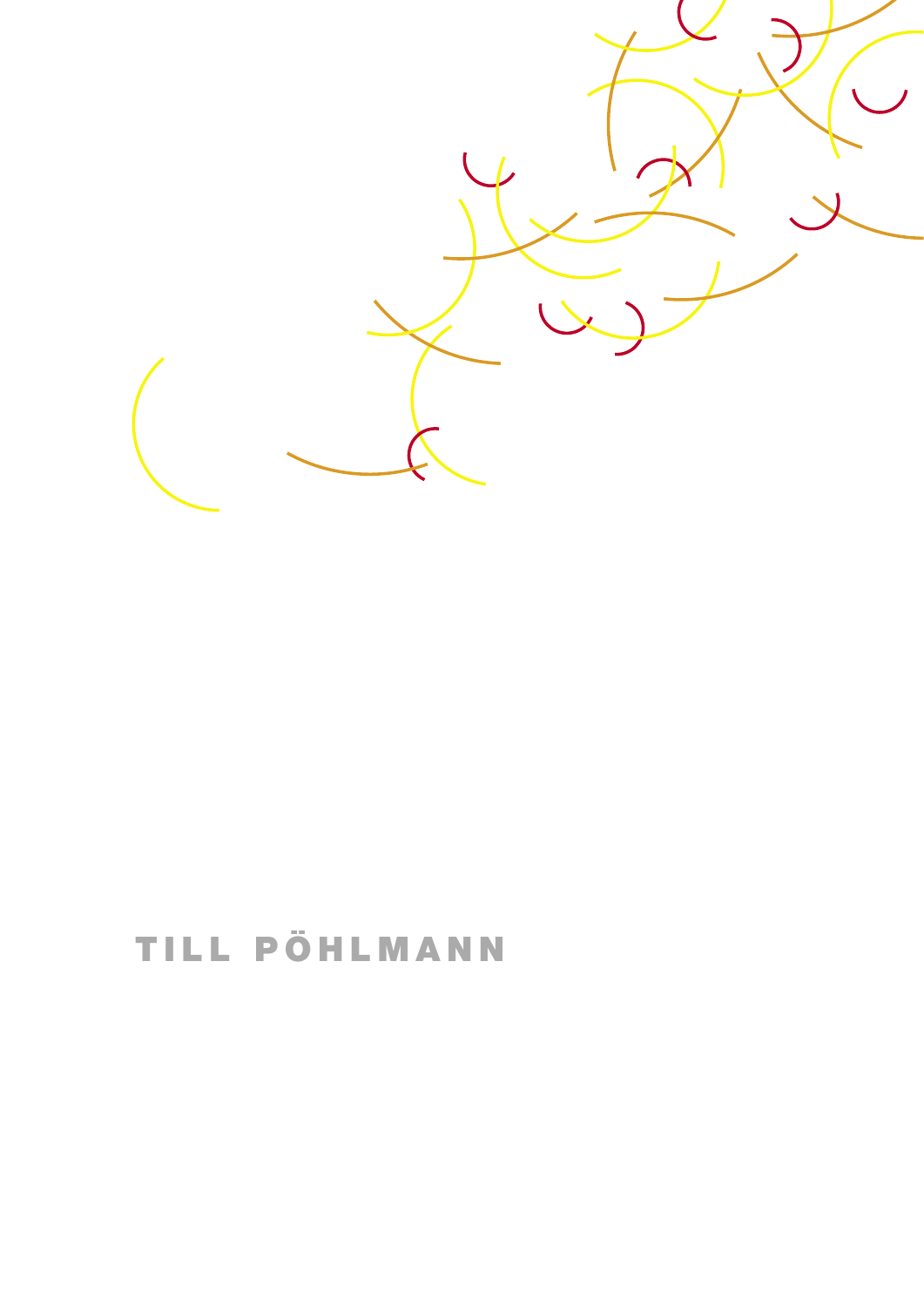

# N<br>S T V

### spiel mit leuchtenden stöcken - ein bilderpuzzle

...ist die manipulation von einem stock und stockpaar in einer choreografie aus artistischer bewegung und bildern

...ist ein arrangement aus tanz und akrobatischen kampfkunstelementen in einer perfekt auf die darbietung komponierten musik

...ist ein artistisches bilderbuch mit einer durch leuchtdioden in den jonglierten STIX erzeugten illumination als höhepunkt

...ist in die dunkelheit gezeichnetes graffiti eine vergängliche sensation aus licht

the game with glowing staffs - a picture puzzle

...is the manipulation of one and two staffs in a choreography of dynamic movement and flowing images

...is a fusion of dance and acrobatic martial arts to a specially composed soundtrack timed perfectly to the performance

...is an artistic picture book where glowing STIX illuminated by specially designed LEDs create the visual high point

...is graffiti sprayed in the dark stunning sensations created by light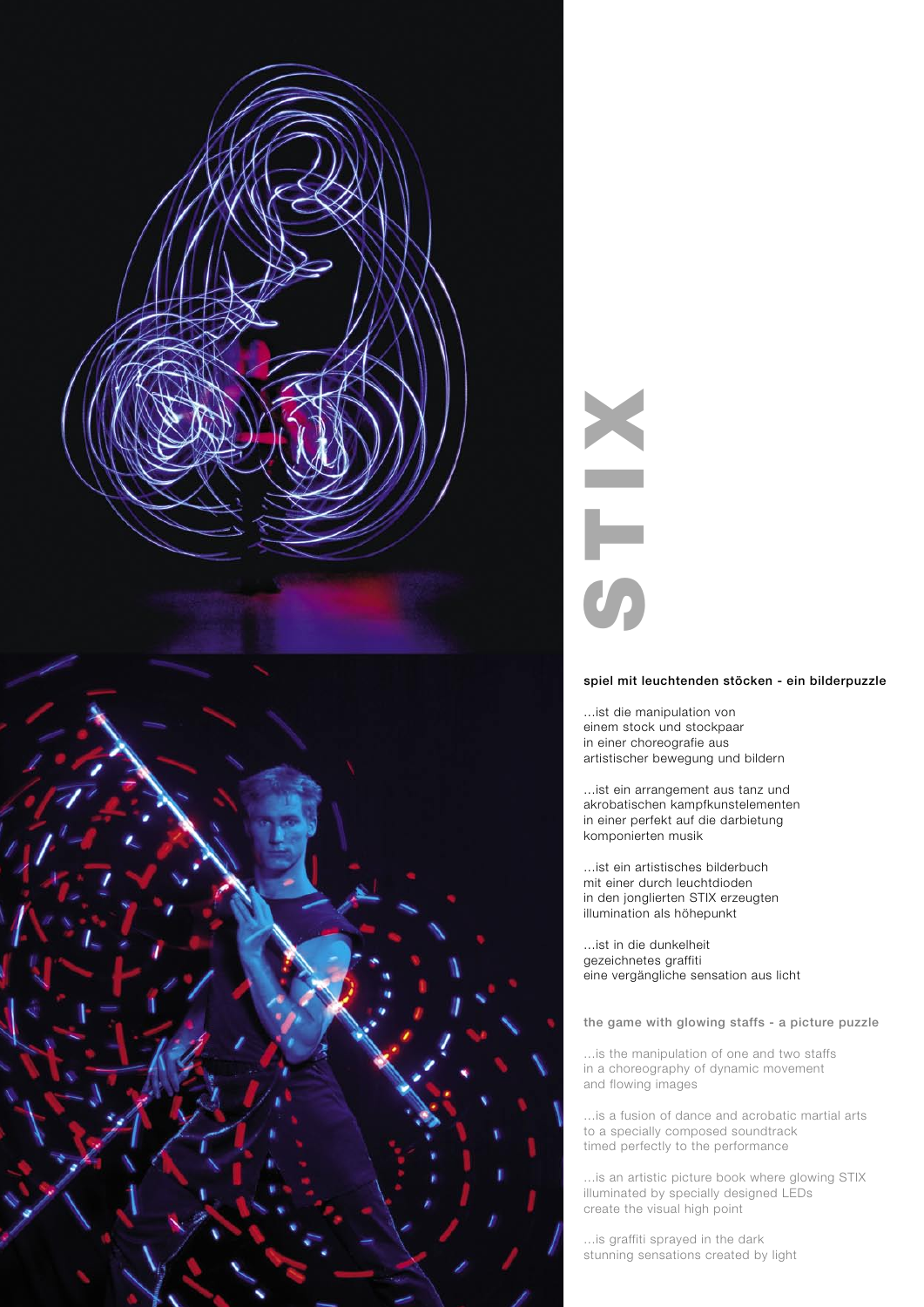

# S<br>H Щ

### die feuerperformance

fackeljonglage und feuerstabwirbel werden zu einem flammentanz beim spiel mit dem feuer dem faszinierendsten aller elemente

brennende bilder und feuerkreise erhitzen die sinne in diesem elegant und rasant inszenierten flammenrausch

ein brandheißer act

### torchjuggling and firedance

creating pictures and circles in the darkness a performance with elegance and power

manipulating the living flames playing with fire an elementary fascination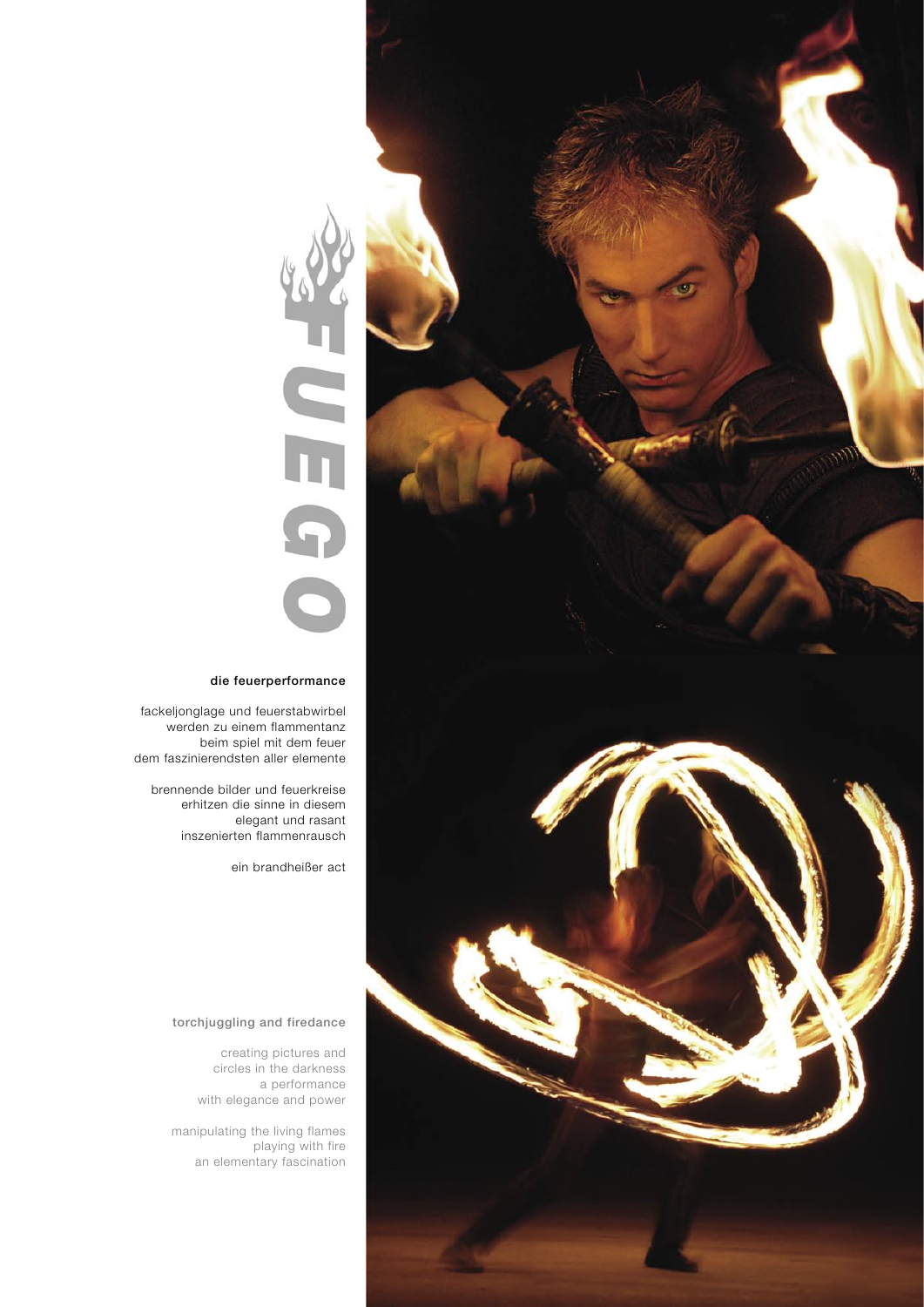



## A L L R O U N D E

### publikumsanimation - hochradartistik - jonglage

ALLROUND ist eine aus gewachsener erfahrung gestaltete publikumsanimation

ihre gäste werden mit spaß in eine unmittelbare spielfreude einbezogen

### geschliffene texte

präsentiert wie eine heitere improvisation begleiten die artistischen darbietungen hin zu einer waghalsigen keulenjonglage auf dem hochrad als finale

eine virtuose show

### audience animation - high unicycle - juggling

ALLROUND is elegant audience animation backed up by years of experience your guests will be cheekily drawn into a world of close up fun

polished texts delivered as if improvised on the spur of the moment complement absurdly dangerous juggling on a 6ft high unicycle

a masterful performance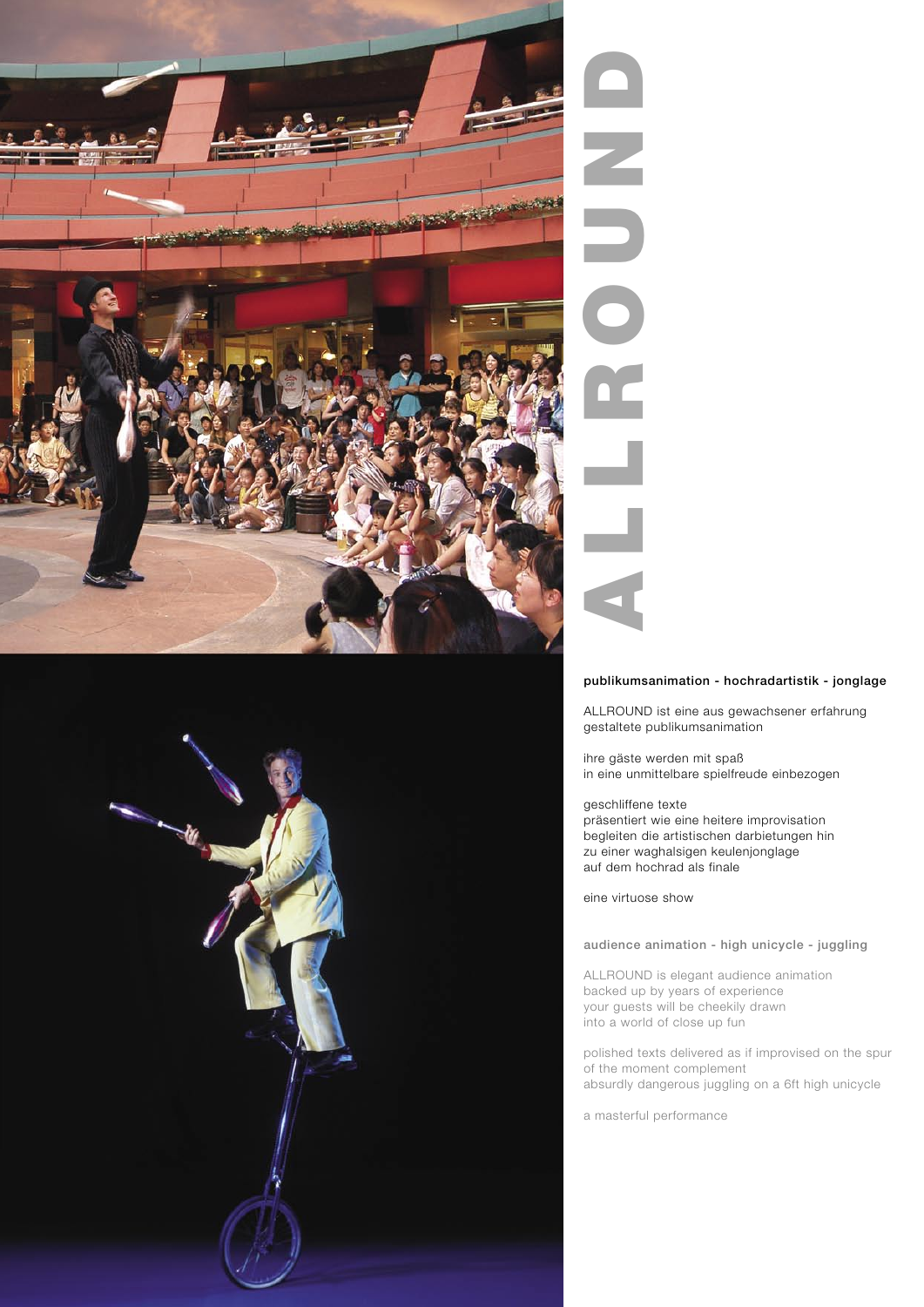

### leuchtende bälle werden jonglierte bilder

inspiriert und verzaubert vom klang der musik tanzen geworfene bälle einen reigen der jonglage erst fliegt nur einer dann zwei schon drei bald vier dann gestalten fünf bälle ein leuchtgemälde im bilderrahmen der dunkelheit

### ein magisches gemälde

### glowing balls become juggled pictures

inspired and bewitched by music balls dance through the air in this juggling masterpiece first just one then two already three soon four then five balls paint ethereal pictures of light onto a canvas of darkness

magical images